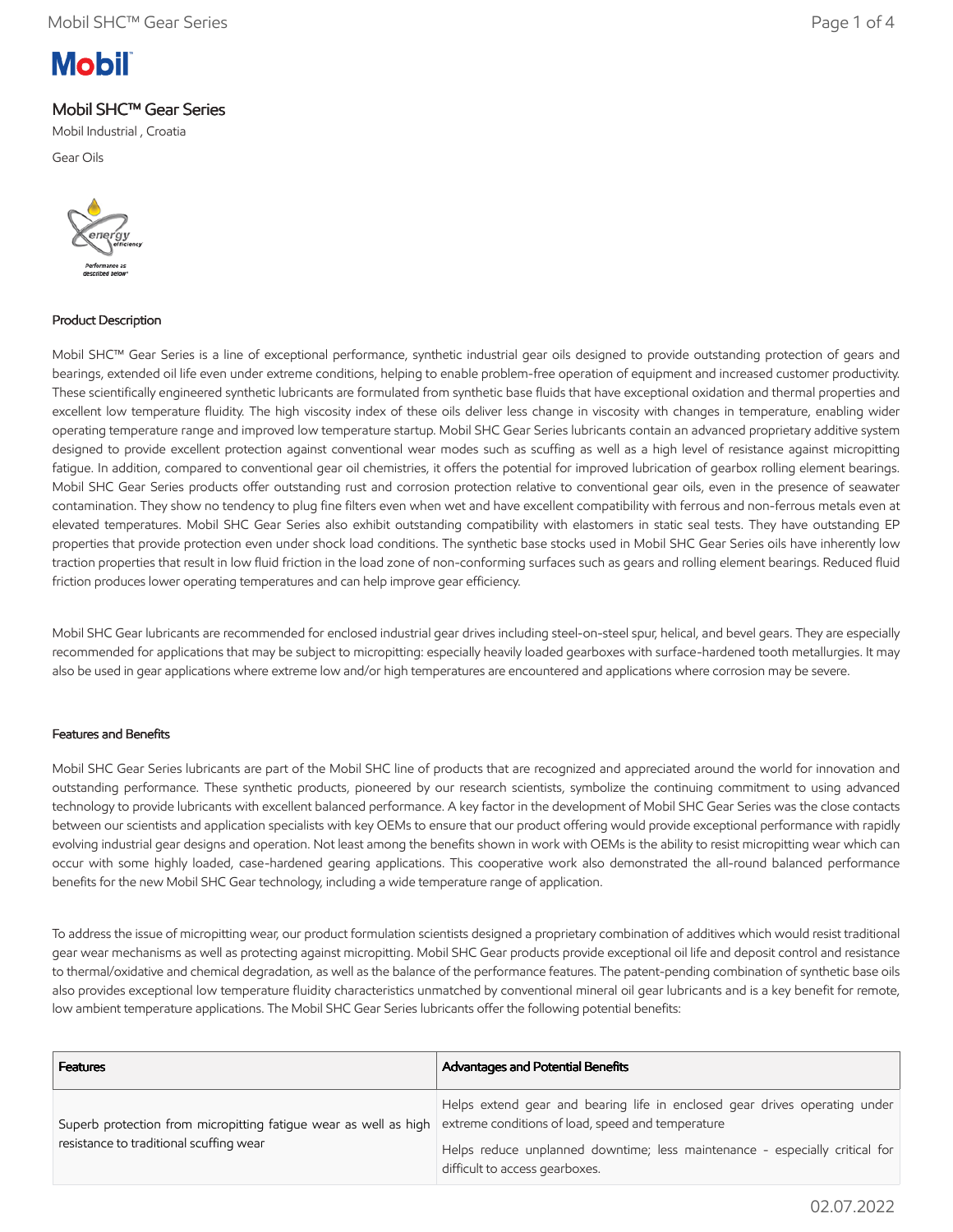| <b>Features</b>                                                                           | Advantages and Potential Benefits                                                                                                                                                 |
|-------------------------------------------------------------------------------------------|-----------------------------------------------------------------------------------------------------------------------------------------------------------------------------------|
| Excellent resistance to degradation at high temperatures                                  | Helps extend oil life and drain intervals and reduce oil consumption, which can<br>lower maintenance costs                                                                        |
| Low traction                                                                              | Helps reduce energy consumption and lower operating temperatures                                                                                                                  |
| High viscosity index equating to reduced viscosity change with<br>temperature             | Ability to operate at both high and low temperatures: especially critical in remote<br>applications with no oil cooling or heating                                                |
| Excellent resistance to rust and corrosion and very good<br>demulsibility                 | Helps to ensure smooth, trouble-free operation at high temperatures or in<br>applications subject to water contamination<br>Excellent compatibility with a variety of soft metals |
| Excellent shear stability                                                                 | Helps extend gear and bearing life                                                                                                                                                |
| Resistence to filter plugging, even in the presence of water                              | Fewer filter changes; which can help reduce maintenance costs                                                                                                                     |
| Excellent seal compatibility                                                              | Less contamination and lower potential for oil leakage                                                                                                                            |
| Excellent compatibility with common gearbox materials and with<br>mineral-based gear oils | Easy changeover from many mineral products                                                                                                                                        |

#### Applications

Application Considerations: While the Mobil SHC Gear Series are compatible with mineral oil based products, admixture may detract from their performance. Consequently it is recommended that before changing a system to one of the Mobil SHC Gear Series, it should be thoroughly cleaned out and flushed to achieve the maximum performance benefits.

Mobil SHC Gear Series exceptional performance, synthetic industrial gear oils are designed to provide optimum equipment protection and oil life even under extreme conditions. They are especially formulated to resist micropitting of modern, case hardened gearing and can operate in both high and low temperature environments. Typical applications include:

 • Modern, highly loaded gearboxes used in the paper, steel, oil, textile, lumber and cement industries where gear protection and optimum oil life are required.

• Plastic extruder gearboxes

Mobil SHC Gear Series ISO VG 150, 220, 320, 460 and 680 are approved under General Electric's (GE) gear oil specification D50E35 for use in off-highway vehicle motorized wheel gearbox applications.

#### Specifications and Approvals

| This product has the following approvals: | 150      | 220      | 320      | 460      | 680      | 1000     |
|-------------------------------------------|----------|----------|----------|----------|----------|----------|
| Flender                                   | X        | X        | $\times$ | X        | X        |          |
| GE OHV D50E35A/B/C/D/E                    | X        | $\times$ | $\times$ | $\times$ | $\times$ |          |
| SEW-Eurodrive                             | X        | $\times$ | $\times$ | $\times$ | $\times$ | $\times$ |
| ZF TE-ML 04H                              | $\times$ |          |          |          |          |          |

| This product meets or exceeds the requirements of: | 150 | 220 | 320 | 460 | 680 | 1000 |
|----------------------------------------------------|-----|-----|-----|-----|-----|------|
| AGMA 9005-F16                                      |     |     |     |     |     |      |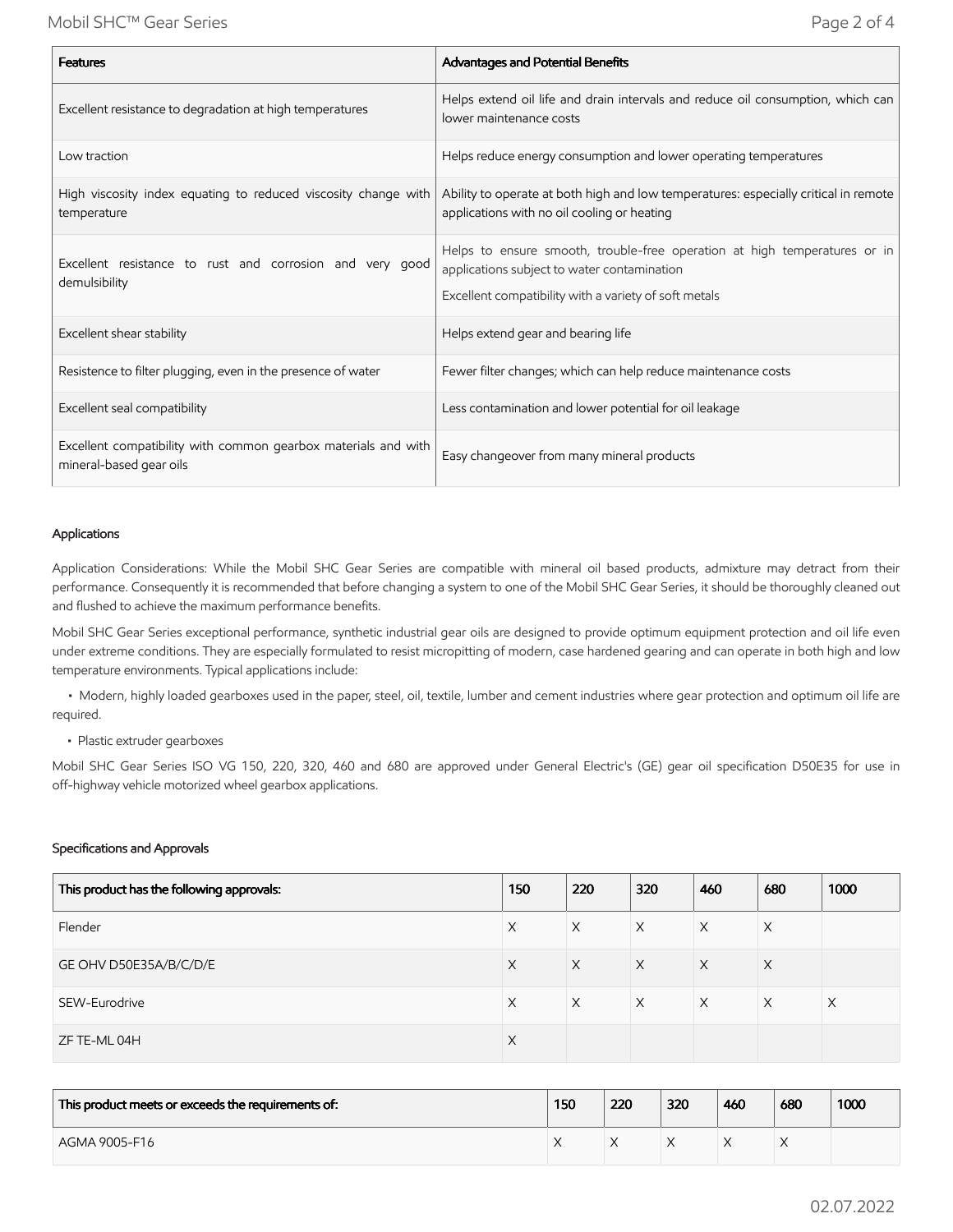Mobil SHC™ Gear Series **Page 3 of 4** 

| This product meets or exceeds the requirements of: | 150 | 220 | 320 | 460 | 680 | 1000 |
|----------------------------------------------------|-----|-----|-----|-----|-----|------|
| DIN 51517-3:2018-09                                | X   | X   | X   | X   | X   | X    |
| ISO L-CKD (ISO 12925-1:2018)                       | X   | X   | Χ   | X   | X   | X    |
| ISO L-CTPR (ISO 12925-1:2018)                      | X   | X   |     |     |     |      |

#### Properties and Specifications

| Property                                                          | 150            | 220            | 320            | 460                 | 680                 | 1000            |
|-------------------------------------------------------------------|----------------|----------------|----------------|---------------------|---------------------|-----------------|
| Grade                                                             | <b>ISO 150</b> | <b>ISO 220</b> | <b>ISO 320</b> | <b>ISO 460</b>      | <b>ISO 680</b>      | <b>ISO 1000</b> |
| Brookfield Viscosity @ -17.8 C, mPa.s, ASTM D2983                 |                |                |                |                     | 41000               | 96000           |
| Brookfield Viscosity @ -29 C, mPa.s, ASTM D2983                   | 18200          | 35000          | 57000          | 107000              | 156000              | 500000          |
| Copper Strip Corrosion, 24 h, 121 C, Rating, ASTM D130            | 1B             | 1B             | 1B             | 1B                  | 1B                  | 1B              |
| Demulsibility, Total Free Water, for EP Oils, ml, ASTM D2711      | 88             | 87             | 85             | 84                  | 87                  | 82              |
| Density @ 15.6 C, g/ml, ASTM D4052                                | 0.86           | 0.86           | 0.86           | 0.86                | 0.86                | 0.87            |
| Emulsion, Time to 37 mL Water, 82 C, min, ASTM D1401              | 10             | 10             | $10$           | 15                  | 25                  | 40              |
| FZG Micropitting, Fail Stage, Rating, FVA 54                      | 10             | 10             | 10             | $10$                | 10                  | 10 <sup>°</sup> |
| FZG Micropitting, GFT-Class, Rating, FVA 54                       | High           | High           | High           | High                | High                | High            |
| FZG Scuffing, Fail Load Stage, A/16.6/90, ISO 14635-1(mod)        |                | >14            | >14            | $>14$               | $>14$               | >14             |
| FZG Scuffing, Fail Load Stage, A/8.3/90, ISO 14635-1              | $>14$          |                |                |                     |                     |                 |
| FZG Scuffing, Fail Load Stage, A/8.3/90, ISO 14635-1(mod)         |                | 14             | 14             | 14                  | 14                  | 14              |
| Flash Point, Cleveland Open Cup, °C, ASTM D92                     | 233            | 233            | 233            | 234                 | 234                 | 234             |
| Foam, Sequence II, Stability, ml, ASTM D892                       | 0              | 0              | $\mathbf 0$    | $\mathsf{O}\xspace$ | $\mathbf 0$         | 0               |
| Foam, Sequence II, Tendency, ml, ASTM D892                        | 0              | 0              | $\mathbf 0$    | $\mathsf{O}\xspace$ | $\mathsf{O}\xspace$ | 0               |
| Four-Ball Extreme Pressure Test, Load Wear Index, kgf, ASTM D2783 | 51             | 51             | 51             | 51                  | 51                  | 51              |
| Four-Ball Extreme Pressure Test, Weld Load, kgf, ASTM D2783       | 200            | 200            | 200            | 200                 | 200                 | 200             |
| Kinematic Viscosity @ 100 C, mm2/s, ASTM D445                     | 22.2           | 30.4           | 40.6           | 54.1                | 75.5                | 99.4            |
| Kinematic Viscosity @ 40 C, mm2/s, ASTM D445                      | 150            | 220            | 320            | 460                 | 680                 | 1000            |
| Pour Point, °C, ASTM D5950                                        | $-54$          | $-45$          | $-48$          | $-48$               | $-42$               | $-33$           |
| Rust Characteristics, Procedure B, ASTM D665                      | PASS           | PASS           | PASS           | PASS                | PASS                | PASS            |
| Total Acid Number, mgKOH/g, ASTM D664                             | 0.9            | 0.9            | 0.9            | 0.9                 | 0.9                 | 0.9             |
| Viscosity Index, ASTM D2270                                       | 176            | 180            | 181            | 184                 | 192                 | 192             |